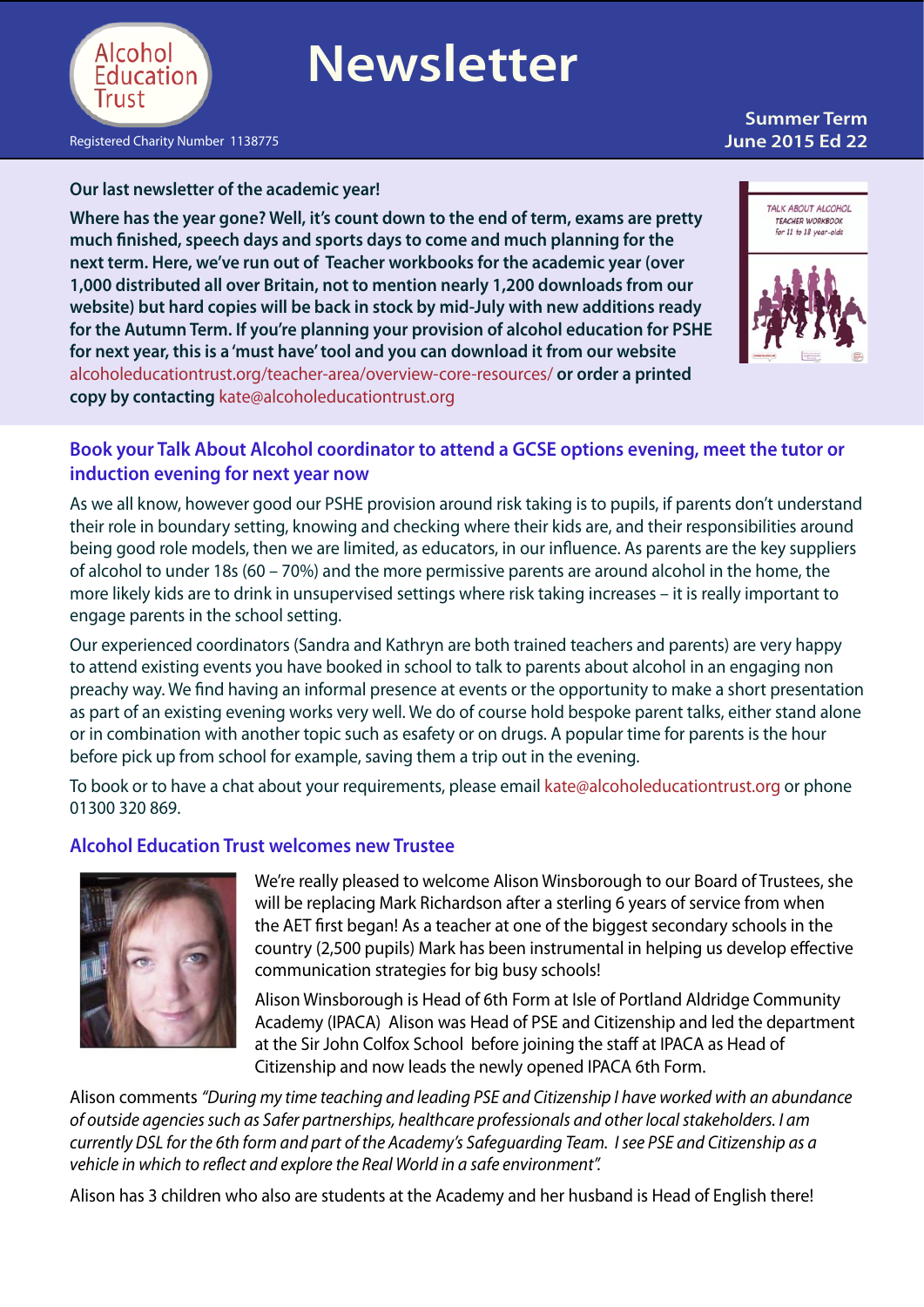#### **New Ofsted inspection framework and the implications for PSHE education**

Ofsted has just published its new Common Inspection Framework, which will come into effect from 1 September 2015. The framework, and a handbook for inspecting schools, are now available from the Ofsted website. [www.gov.uk/government/organisations/ofsted.](https://www.gov.uk/government/organisations/ofsted)

There is a new key judgement on'Personal development, behaviour and welfare', which is of particular importance to PSHE practitioners. The criteria supporting this judgment emphasise employability and safety from risks, which schools will be able to demonstrate most effectively via the delivery of a high-quality PSHE programme. Also Ofsted's updated safeguarding guidance for inspectors makes clear that a separate report on safeguarding will always be included within the key judgement on leadership and management, making the subject more integral to the new framework. [www.gov.uk/government/publications/concerns-about](https://www.gov.uk/government/publications/concerns-about-children-guidance-for-all-ofsted-staff)[children-guidance-for-all-ofsted-staff](https://www.gov.uk/government/publications/concerns-about-children-guidance-for-all-ofsted-staff).

#### **Significant drop in young people ending up in A and E due to alcohol**



We will never know to what extent good PSHE teaching around risk taking and effective teaching about alcohol influences young people's behaviour, but it is great news to hear that figures from Public Health England (PHE) in the latest update to the Local Alcohol Profiles for England (LAPE) show a continuing decrease in the rate of hospital admissions due to alcohol among under 18s, evidence of a continuing decline in young people's harmful drinking.

Alcohol-specific hospital admissions for under 18s over the last 3 years are down to 13,725

– although this still represents over 1,000 a month, it is a decline of 41% since 2007 (22,890) and down 11% from the previous year. Pleasingly, there were reductions in all regions and all deprivation deciles.

Worryingly, once again there are more admissions for girls than boys, suggesting a need for us to develop approaches specifically targeting girls – suspected reasons are substituting alcohol calories for food calories when planning to drink and a preference for higher alcohol drinks, whereas boys predominantly choose beer and cider.

It is excellent to see that the biggest reductions are in northern regions and the most deprived deciles leading to a reduction in the inequality gap between the most and least deprived

[www.gov.uk/government/uploads/system/uploads/attachment\\_data/file/431286/LAPE\\_2015\\_statistical\\_](https://www.gov.uk/government/uploads/system/uploads/attachment_data/file/431286/LAPE_2015_statistical_bulletin.pdf) [bulletin.pdf](https://www.gov.uk/government/uploads/system/uploads/attachment_data/file/431286/LAPE_2015_statistical_bulletin.pdf)

#### **Latest teenage pregnancy data – lowest for under 18s ever recorded**

**T**he Office for National Statistics (ONS) publish official teenage pregnancy data each quarter and the statistics for the whole of 2013 show conceptions amongst girls under-18 fell to the lowest level since records began in 1969.

#### **Delivering alcohol and drug education: Advice for teachers**

Mentor Adepis have re-released their briefing paper which provides advice and tips for teachers and educators responsible for delivering alcohol and drug education. It addresses questions such as'What are the underlying principles of alcohol and drug education?' and'What are the best teaching methods to use when delivering alcohol and drug education in the classroom?'

The briefing paper is part of a series produced by Mentor ADEPIS on alcohol and drug education and prevention, for teachers and practitioners. [www.tes.co.uk/teaching](https://www.tes.co.uk/teaching-resource/delivering-alcohol-and-drug-education-advice-for-teachers-11062483)[resource/delivering-alcohol-and-drug-education-advice-for-teachers-11062483](https://www.tes.co.uk/teaching-resource/delivering-alcohol-and-drug-education-advice-for-teachers-11062483)

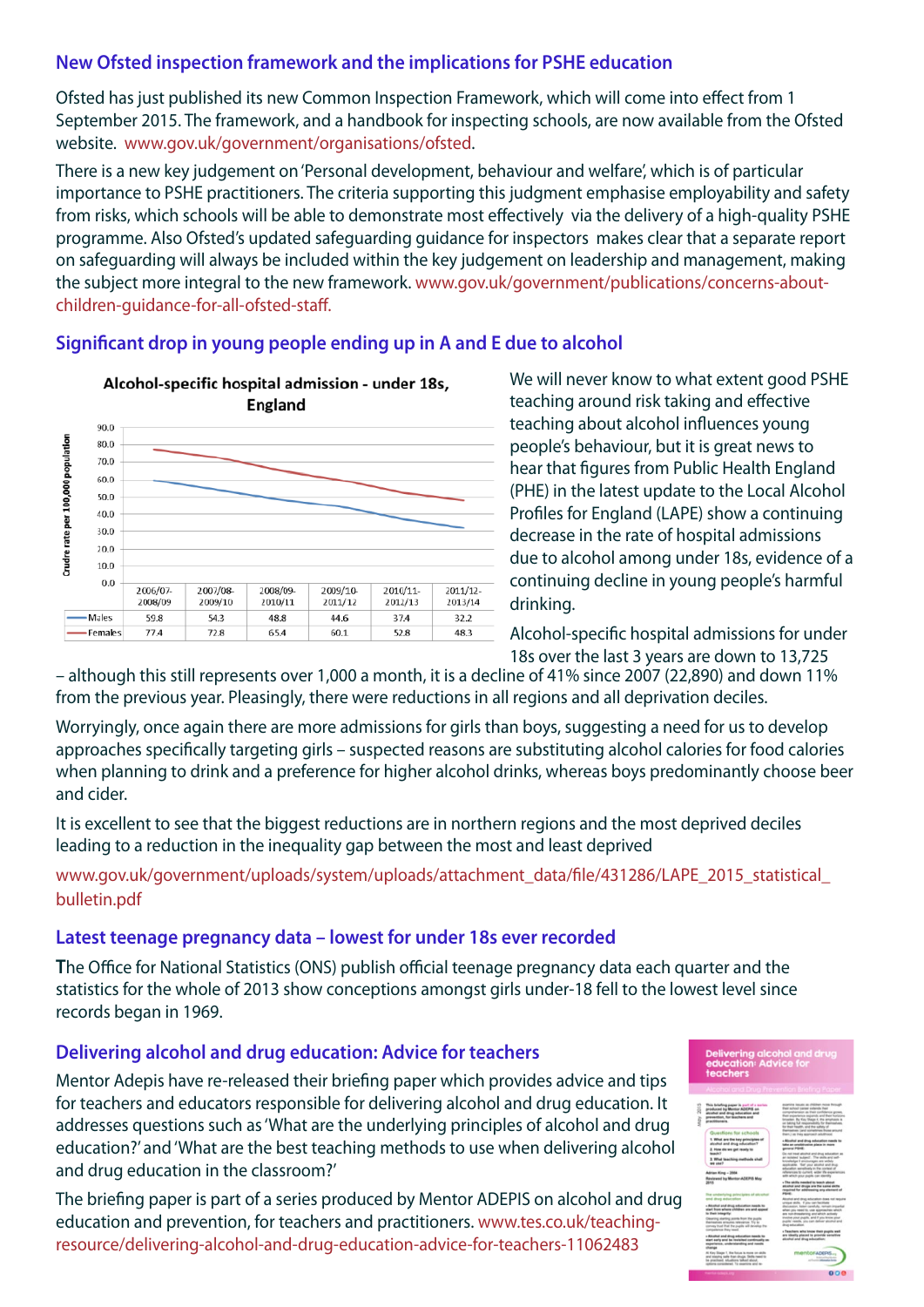Mentor Adepis are now hosting the Centre for Analysis for Youth Transitions repository of evaluated programmes for alcohol and drug programmes – Our Talk About Alcohol programme is the only one we can find which has scored 3 out of 3 for effectiveness in changing youth behaviour! You can read the analysis here: [www.ifs.org.uk/publications/6904](http://www.ifs.org.uk/publications/6904)

### **PSHE Association highlight case studies of schools with outstanding PSHE**

The PSHE association has published a series of case studies from schools with outstanding OFSTED inspections for PSHE. There is an accompanying blog on the relationship between outstanding schools and outstanding PSHE, which you can read at [pshe-association.org.uk/blogs\\_entry.aspx?id=72]( https://pshe-association.org.uk/blogs_entry.aspx?id=72&dm_i=HSS,3FS3U,FKMEHL,CAYLE,1)

#### **Here is brief summary from St Martin's School Brentwood Essex**

St Martin's School is a 12 form entry, secondary academy in Hutton near Brentwood, Essex, with 1784 pupils on roll. A tenth of students are from minority ethnic groups and the proportion of students who speak English as an additional language, are eligible for support through the pupil premium, or free school meals, looked after children and those from service families are all well below the national average, as is the proportion of disabled students and those with special educational needs (Ofsted 2013).

Mike O'Sullivan – Head teacher. Sums up in the case study 'St Martin's has integrated its planned PSHE programme seamlessly into the school's wider personal and social development but in doing so has lost none of the rigor that would be expected of any subject within the curriculum. The programme is taught by tutors, however each tutor specialises in only one topic or theme that is taught in carousel to the year group. The Head of Year is also part of this team. In the school's view this significantly contributes to developing strong relationships across the year groups. The PSHE programme uses a combination of purchased resources and those created'in house'to reflect pupils'unique needs. It is subject to robust oversight by the coordinator who provides team professional development. Observations of teaching and learning and scrutiny of pupils'work and progress ensure the quality of teaching.

The PSHE education coordinator is available to co-teach sensitive issues should colleagues lack confidence or need support and provides comprehensive induction training for new staff. The coordinator's role on the school's pastoral team, together with data from a variety of sources (including external surveys such as 'SHEU'(School and Students Health Education Unit [sheu.org.uk](http://sheu.org.uk)) and internal surveys) informs the content of the PSHE education programme which is constantly adapting to pupils' changing needs.

Senior pupils (prefects) are attached to forms and have a role in providing elements of PSHE education to their forms, known internally as'Prefects in Peer Support'(PiPS). All prefects teaching this planned twice weekly 'circle time'session have email contact with the head of year and the PSHE education coordinator to ensure incidents are swiftly dealt with and issues responded to. Learning in PSHE education is robustly assessed against clear learning outcomes using a 'working towards, working at, and working beyond' framework of progression statements….. PSHE education came under significant scrutiny in the school's last inspection.

The school provided evidence that demonstrated not only pupils'progression in learning but also the impact of that learning in terms of changed behaviour. The combination of a well-resourced, evidence based, developmental programme, with each tutor focusing on just one aspect of PSHE education, ensured that Ofsted lesson observations would be judged'good' and in many cases'outstanding'. The provision of focused CPD ensures tutors have the expertise and skill for teaching their PSHE module'.

To learn more and read other case studies visit [www.pshe-association.org.uk](http://www.pshe-association.org.uk)

#### **News from Kathryn in The North West**

*"I would like to welcome on board Alsop High School, Ripley St Thomas Church of England Academy and Queen Elizabeth Grammar School in Blackburn who are now using our teacher workbooks and resources with students.* 

*I am also delighted to be working in partnership with Lancashire Healthy Schools and I was invited to their recent PSHE network meeting to introduce our services. I will be attending the next network meeting in*